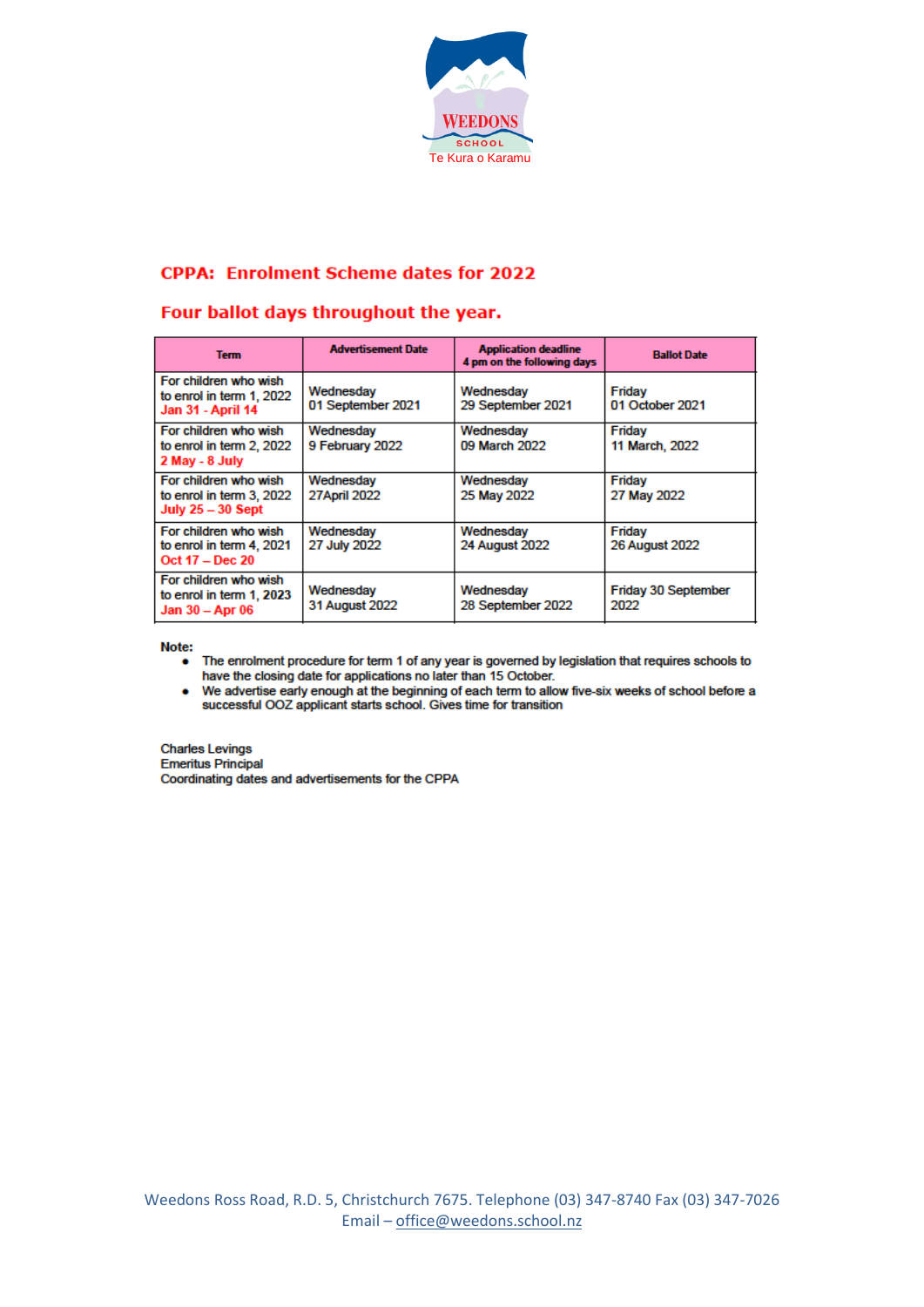

## *Pre-enrolment form for a place at Weedons School for all families who live outside of the Weedons School enrolment zone.*

**Note to parent/caregiver:** If you are living outside of the school's zone, it is only possible to secure a place at the school if there is a vacancy. The reason for setting up the enrolment zone is to ensure that our infrastructure isn't overloaded.

Children living outside the zone may obtain a place through a ballot system. You must fill out the form below and return to the school as soon as possible. We will write to you within three days after the ballot date to let you know whether we can offer a position at the school or not.

| 1.  |                                                                             |  |  |  |
|-----|-----------------------------------------------------------------------------|--|--|--|
| 2.  | Gender: BOY / GIRL                                                          |  |  |  |
| 3.  |                                                                             |  |  |  |
| 4.  | Is your child a New Entrant? (Yes/No)                                       |  |  |  |
|     | If not, please state the class level that your child wishes to enter:<br>a. |  |  |  |
|     | b.                                                                          |  |  |  |
|     |                                                                             |  |  |  |
| .5. |                                                                             |  |  |  |
|     |                                                                             |  |  |  |
|     |                                                                             |  |  |  |
|     |                                                                             |  |  |  |
| 6.  |                                                                             |  |  |  |
|     |                                                                             |  |  |  |
|     |                                                                             |  |  |  |

When the ballot is held and we decide whether we can accept your child or not, we have to advise you in writing. Please tell us your preference for receiving this information by ticking the appropriate box:

| ------<br>LETTER |  |
|------------------|--|
| EMAIL            |  |

Weedons Ross Road, R.D. 5, Christchurch 7675. Telephone (03) 347-8740 Fax (03) 347-7026 Email – [office@weedons.school.nz](mailto:office@weedons.school.nz)